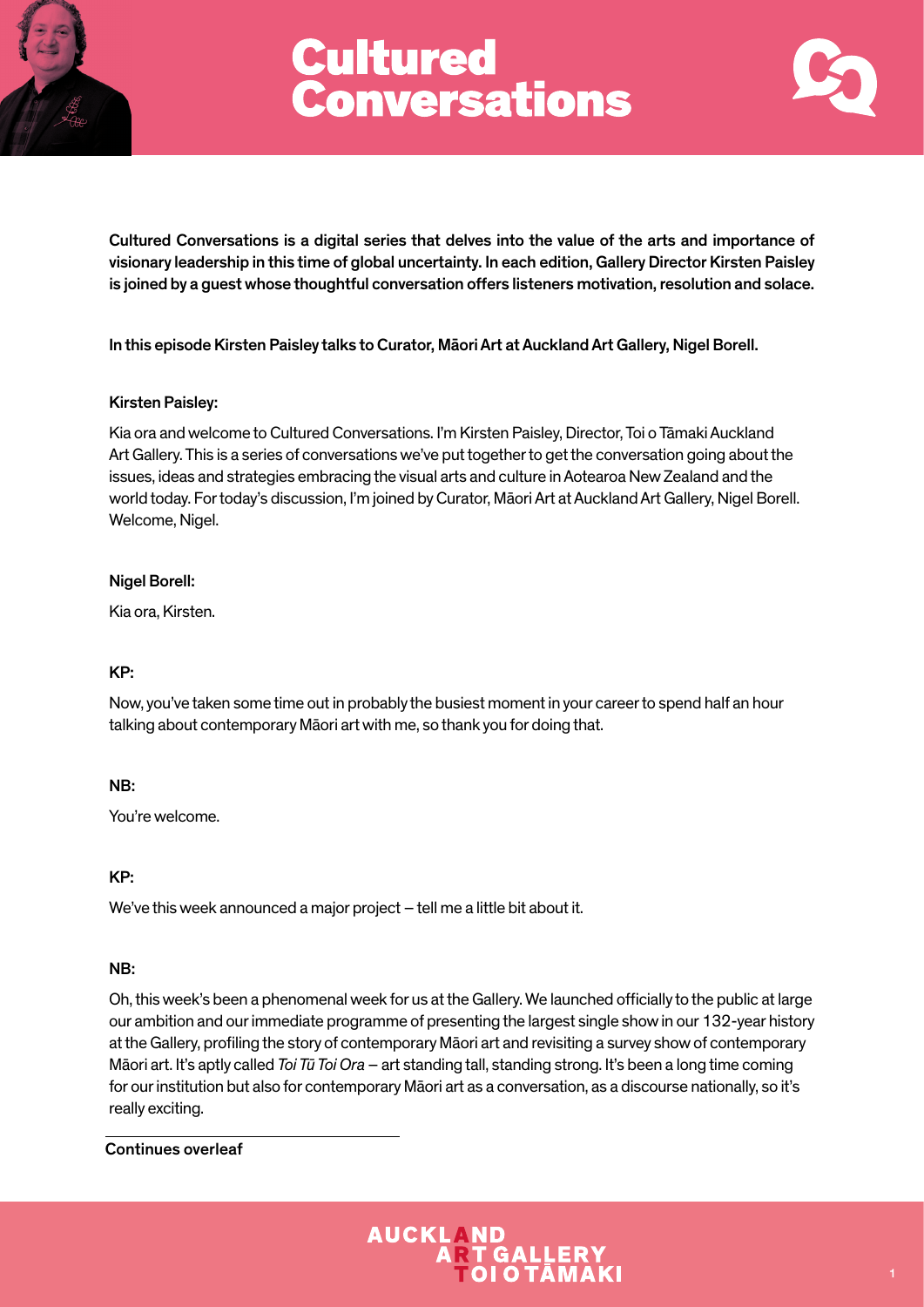



## KP:

It is. And when Nigel says the largest exhibition in Auckland Art Gallery's history, he means that it's encompassing nearly the entire building. We're de-installing all the collections for the first time. We've also engaged with a large number of commissions this year, of artists who are making new works; we have 10 artists making works for the show. Then not only is the show exhibition by virtue of the volume of artists and artworks that'll be on show, but it's monolithic because some of the works these artists are making are really ambitious, too, in scale and concept. It's a big deal for us. What is the significance, do you think, for the Gallery in making this step now?

## NB:

I think there's several. We often say exhibition-making is such a timely exercise and the timing needs to be right for conversations and exhibitions to take place. I feel this is the right time for this conversation and to revisit the importance and the legacy of Māori art. Its ambition— actually, you'll need to remind me what the question was; I just went off on a tangent thinking about something else!

### KP:

I was just saying to you that for the Auckland Art Gallery; it's 130 years old and it's been one of the only public buildings during that time that's open nearly every day but never before has it only shown Māori art. This is the first moment in its history. Why is that important? Have there been barriers to the celebration, or more fulsome exhibition-making around Māori art over the lifespan of the institution?

#### NB:

I suppose, like any exhibition, there are challenges. The ambition and the scale, as you say, of this show presents its own unique challenges but its own uniqueness within the landscape of presenting the story of contemporary Māori art. It's been 20 years since that story's been revisited. The Auckland Art Gallery is really taking the lead, as it has done in the past with other signature shows, in telling that next chapter. I feel what we're doing with this exhibition is not only revisiting the importance and the vitality of contemporary Māori art and culture, and the artists behind those works, but we're also taking the lead and turning the page. So, what is unique about contemporary art and in this year, at this moment in time? What are we engaging with, grappling with, as artists, as Māori people, as a cultural movement? What are our aspirations for the future? Those all sit neatly in any offer of any show but in a show that looks at the story of a culture, in an art form and in a movement even more so. There's so many layers to that and sometimes the art does the telling for us. Often we think we have to speak to issues but, actually, we can digest them through our eyes and through our visual way of communicating ideas or understanding complex ideas. Visual arts is one of those rare art forms where you can do that without words and in that way the power of the artists' work and their messages speak and resound in that forum.

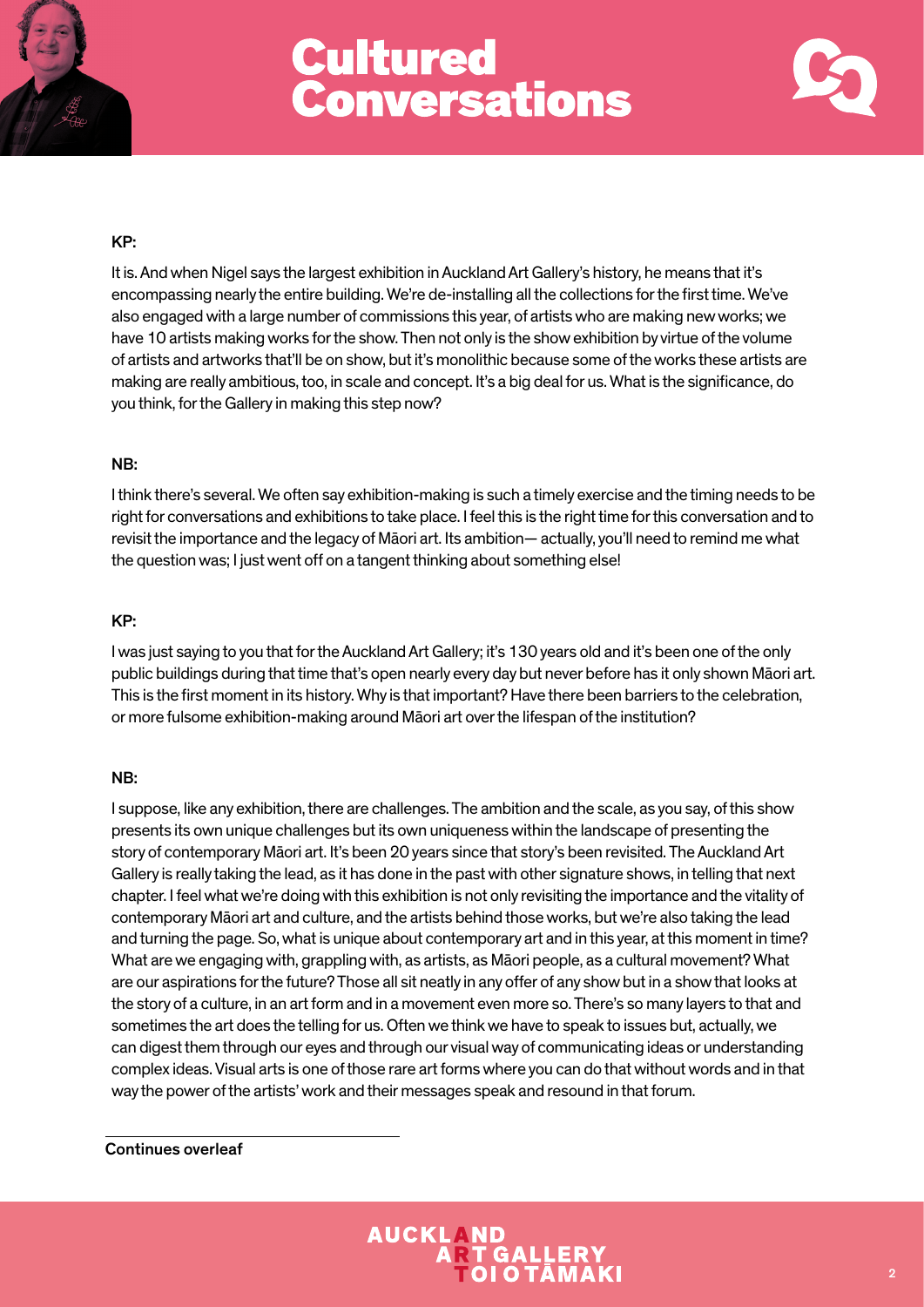



## KP:

You touched on timing. I know you've been thinking about this exhibition and working on it for many years – in fact, it probably feels like your whole life's been leading up to this moment, I imagine.

## NB:

It's a little bit like that, yeah!

## KP:

A lot happened this month, globally, and we've seen right across the world Indigenous curators leading the conversation about contemporary art. *NIRIN* opened the week that lockdown was announced, the Covid lockdown, and we were in Sydney, you and I, experiencing that incredible exhibition led by Brook Andrew as the creative director. And there are other projects like this around the world, aren't there, that were in planning or are still in planning at this time. What do you think about the context of both exhibition-making internationally, alongside the Black Lives Matter movement, which has taken the world in its grit, really? How will this exhibition be posited in the context of that, do you think? Does it have a new agency? Is there a new urgency here?

## NB:

Great questions, and all really powerful propositions in themselves. The current climate's offered us a really timely opportunity to reset and to think through what our futures might be with this pandemic. We all live at such a fast pace and in such a strong digital realities these days that the pandemic is a breath of fresh air, and making us stop in our tracks and think about family, think about each other, think about the environment or just take a bit of a detox from all of those things that we are so heavily engaged in our lives, and in our way of living. For me, that's been quite interesting. But it's also highlighted the fragility of humankind and in our existence within the universe and within the landscape and environment, which we take for granted. Beyond that, globally, in terms of wider issues, in terms of the state of the environment we live in – global warming and the precarious nature of our footprint, which we're so conscious about – Indigenous ways of thinking and being, long-held ones, offer a way of thinking about how we can tread back on the earth mindfully; about our footprint and about the footprint we want to leave behind for other generations. It feels timely that we're thinking and shifting the paradigm around how we engage – not just with that but with the world around us. The Black Lives Matter movement, and emphasis that's been highlighted again through lockdown, has been interesting. Those two issues have gone hand in hand. It has really given people an opportunity to think through those issues, unabated by the world around

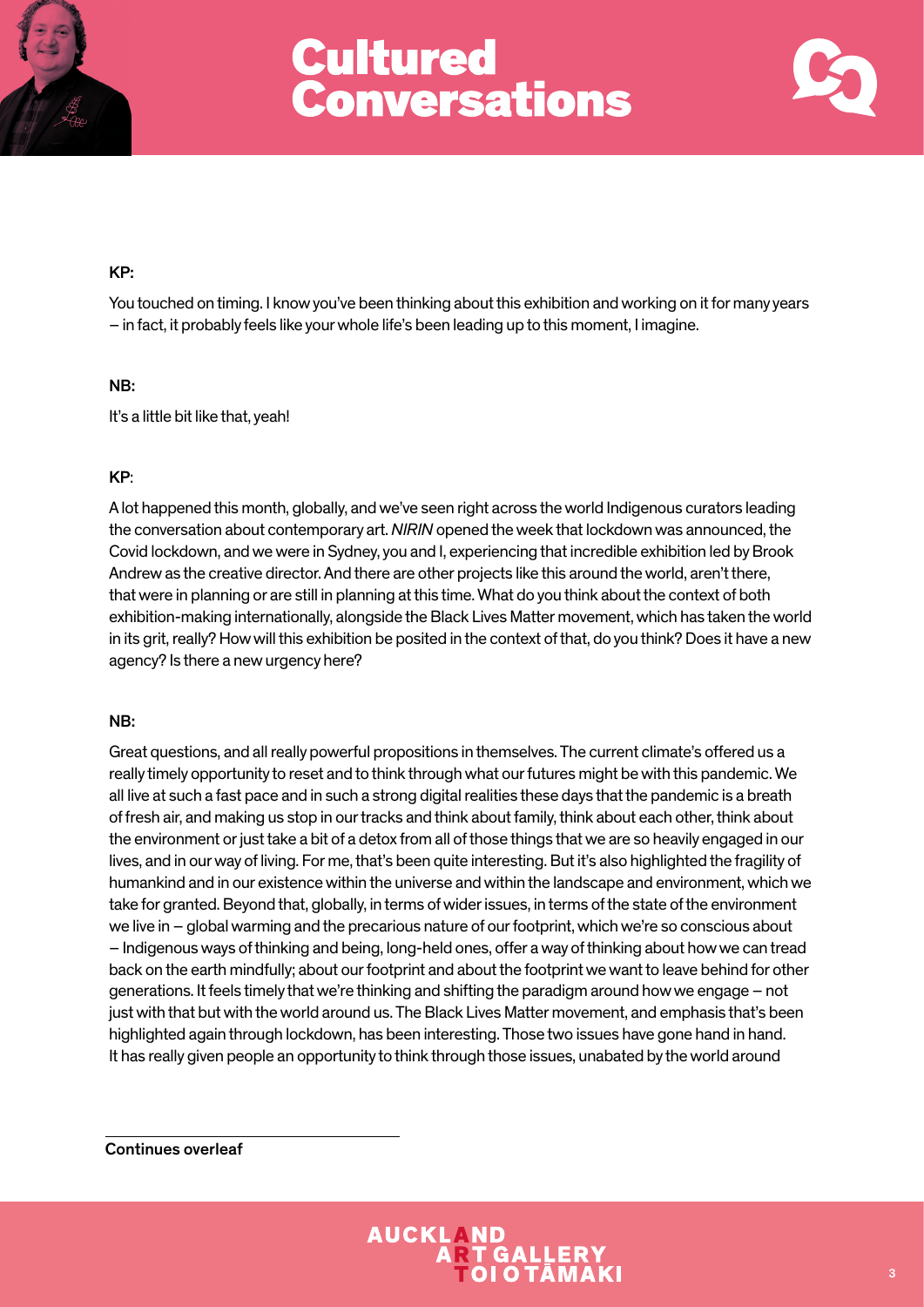



them at this time and perhaps offered a lot of clarity around that. For me, what it's highlighted is the way in which power is wielded or shared or not. For Indigenous peoples, we can understand that struggle innately; we can see the things that change can offer in terms of a moment like this. We can either be predisposed with the grievance and the atrocity of an issue like this or we can actually see the window that starts to open, and what leaves behind for us to replot and to replant in a different way. I really like the idea of what that's setting up for us globally, to do a reset as well. So it's mixed feelings but it's a timely moment, across the globe and for a range of reasons.

For Indigenous people, art is just a part of the way we see the world, our cultural beliefs, our protocols, our systems of knowledge – they're also intimately entwined with art that sometimes to pry them apart is to do a disservice to that vision and that way of seeing the world.

#### KP:

When you started, you touched on family and the environment. With the exhibition you're curating, you've curated not a long, historical, linear narrative of 'this gave rise to this, which gave rise to this', as we often see exhibition-making unfold. But you've curated it along the broad, enduring, creation mythology narrative, one which artists have engaged with for many generations. It seems to me that this moment needs that story and needs to hear and reflect on this story, which is not only myth but actually a lived experience as humans walk on the planet.

#### NB:

Absolutely. When you're charged with both an exciting proposition of presenting 120 artists and this idea of what contemporary Māori art might mean today, you start thinking, *Okay, that's really diverse and really quite broad*. When you deduce it down to what the artists have in common, it's our cultural beliefs about how we be and live in this world, and our idea of place and place-making, and of being – they're all tied up in those creation stories. If you think about creation stories as grand narratives, about cultural truths or ways of living – justice and law in a Western sense occupies and works in a certain way, but for Indigenous people our narratives are a way of understanding the world around us. They really unlock greater learnings, all ways of thinking about values and beliefs.

When I started to think about the show in that way, every artist had a place next to one another and it wasn't compartmentalised by their training or by the ideas of high and low art, or medium, or being darlings of the art world or not. It was really the things that they had in common as Māori that really helped me see quite clearly what the connections were for the show and how to present their ideas. So the creation story, for me, is one that we still hold true and live by today. When we think about cultural beliefs

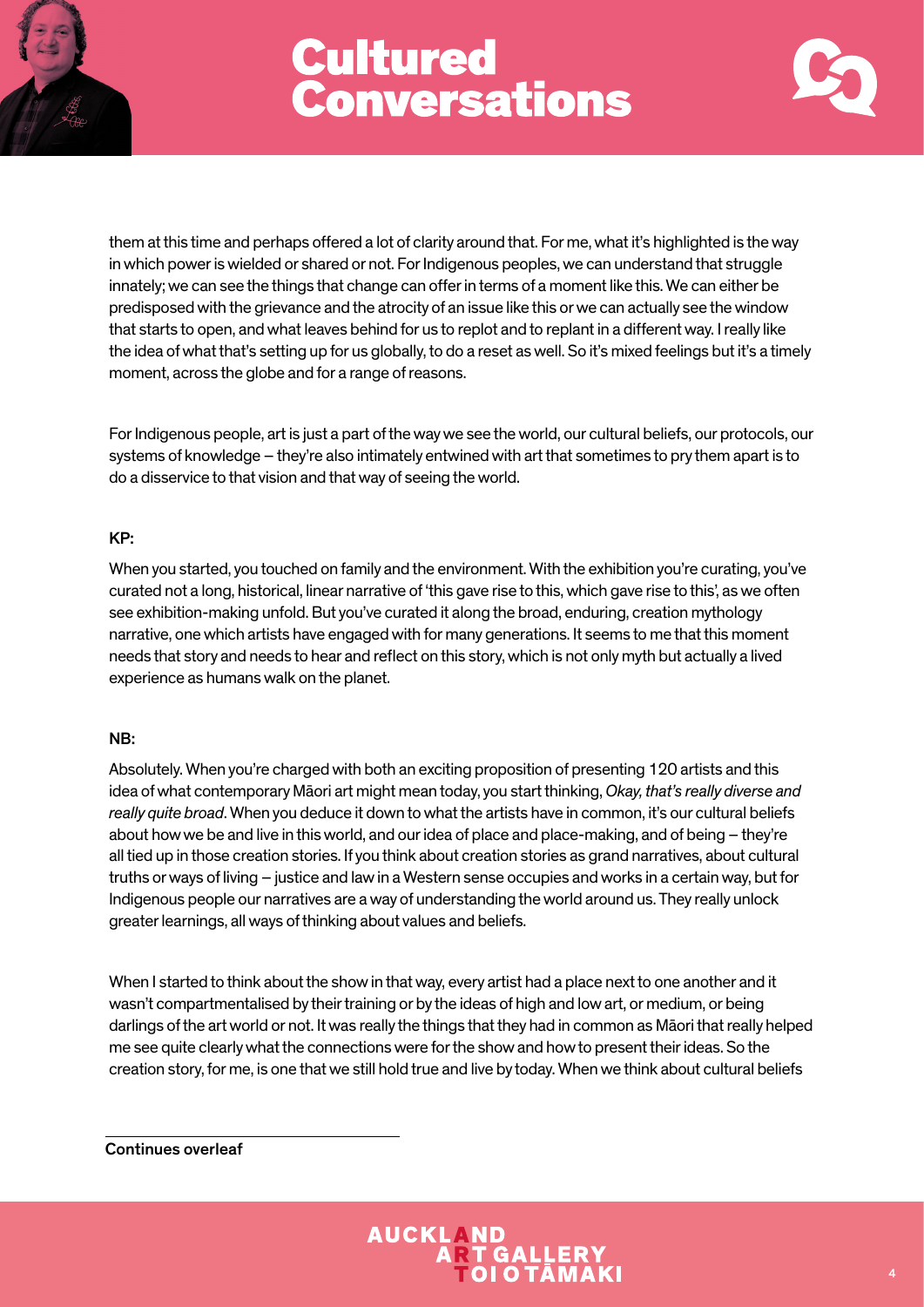



or our belief systems, it's one that's still practised. It's one that artists have reflected in their work. To me, that's quite powerful. When I think about some of the first-generation Māori artists, contemporary Māori artists of the 1950s, they were looking at works that exemplify Tāne Mahuta, the god of the forest; and then I look at some of the work that the young artists of the 2000s have done, looking at Tāne Mahuta, they're highly different works but they're connected through this idea of their cultural understanding about the world but also how they understand knowledge. Western art history and the Western art canon has a certain way of viewing those ideas, and this is a way of intersecting that and bringing it back to a powerful way in which a Māori voice is telling you how they see the world and what the world's made up of.

## KP:

What's been amazing to learn since I came here, a year ago, is to see the way in which you've so sensitively engaged with the big characters in the story, because there's some really critical female roles here. As a as a male curator, you have to navigate these really powerful and complex relationships within the family and the creation story. Tell us a little bit about how you've chosen to navigate the female protagonists?

## NB:

Good question. I think it helps that I'm a younger twin and my older twin by two minutes is female. I feel like I've been mindful of that from the get-go; that the male and the female elements and in life are dualities and really important. It also helps having a really strong mother, who reminded me of that when I needed to be told! But beyond that, curating from a Māori point of view for me is that you're always conscious of how you wield power and what power means in offering opportunities for others. Of course, we're sometimes at the receiving end of trying to navigate an opportunity or navigate a power structure. The best thing I can do, the most generous thing I can do as a Māori curator, is be mindful of that when I'm engaging the artists or different stakeholder groups that I would like to work with. When it came to the women's narratives, it was about trying to rebalance their place visually within the exhibition-making but also within the emphasis of presenting that story. I think one of the wisest and most elemental things was to allow contemporary Māori women artists to tell the women's roles in the show; it was really powerful. I knew that they would pick up on things or have a view about that narrative that I could never bring to the table as a male, as a Māori male. That has been really fascinating – to be a fly on the wall and watch it grow and to watch how they've come to the story. But again, it's making visible that we share power and that we share the opportunity to allow as many people as possible to tell their stories or to take their place within those presentations.

For us, in our creation story, we've also sensitively looked at Te Kore, Te Pō, Te Ao Mārama – so, Te Kore, the great nothingness, Te Pō, the great darkness, Te Ao Mārama, the world of light and life that we live in today, brought forward by Tāne Mahuta, the god of the forest who separated his parents. Within that narrative,

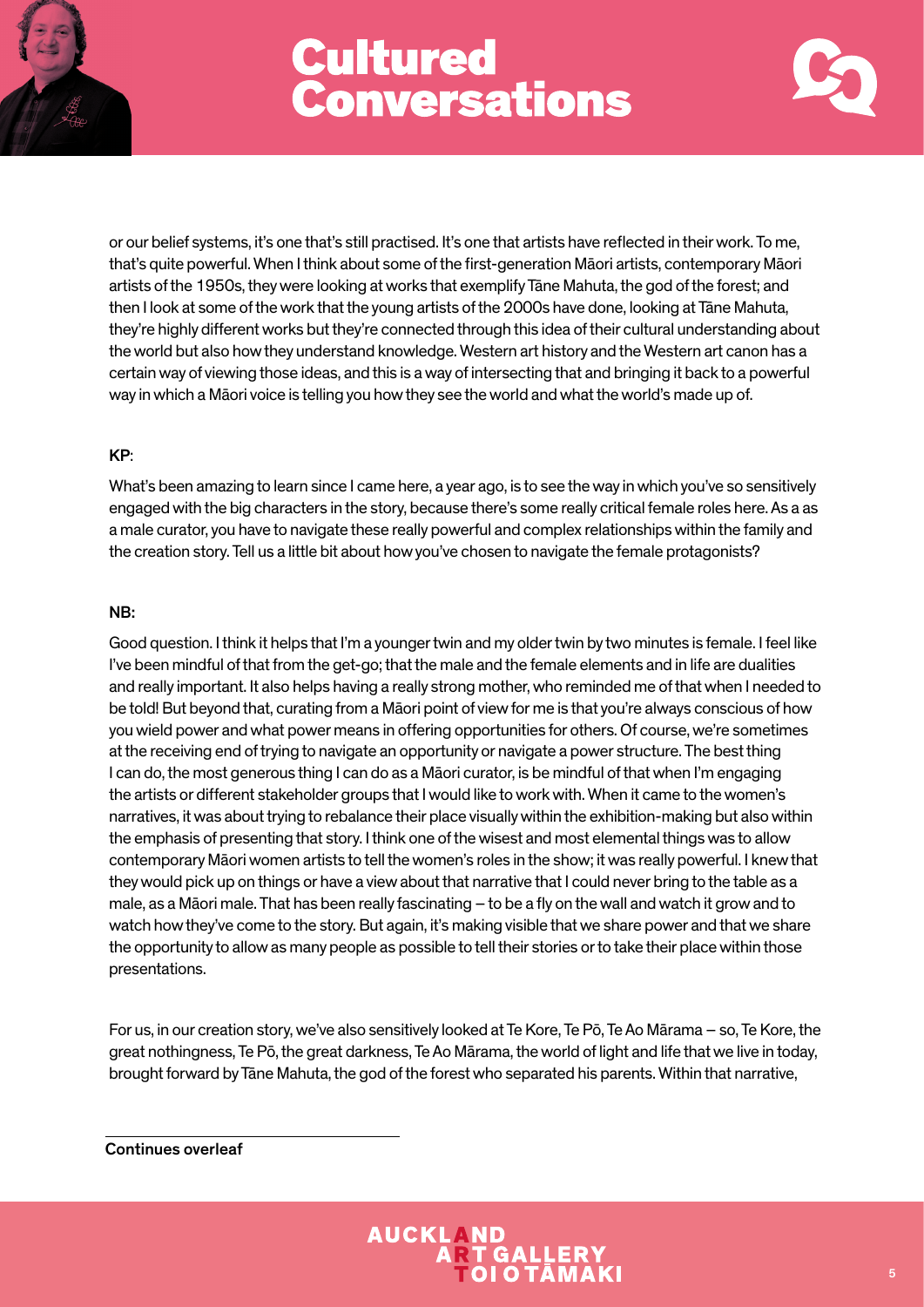



we see the first woman, which is Hine-tītama. That narrative within Māori creation stories is quite a fraught one and it's had a certain perception because Hine-tītama, through shame, disappears into the underworld and becomes the most powerful female deity in our narratives, Hine-nui-te-pō. Often, through our colonial experience, we've been told that that story is about shame and is about a woman turning into a disparaging figure. But really, when we humanise that story, and when we allow Māori women to tell their own story, we get a very different reading. I think this is the power of the show in a nutshell – when Māori are telling their own stories, we have a much richer account, a much more diverse take and a much more sophisticated offer. Where possible, we're sharing that with artists to help tell.

As an artist myself, artist trained, I'm a curious person and I have a creative spirit. I'm really interested to see where they go when they get given a brief and work creatively and rise to a challenge or proposition. They often exceed our expectations.

## KP:

To see new works coming into being this year is just such a great privilege of our roles, right?

NB:

Absolutely.

## KP:

I'd love to know a bit more about how you were first drawn into the role that you're in now. The idea that you would go into curatorship or the world of art, where did that come from? Was it a family-inspired direction? What was the seed that got you going on this journey?

## NB:

It was being an artist. I was always interested in creating and I was not that interested in maths, science or physics. My older twin was, and she was very bright and she excelled in the conventional scholarly way and is very bright today. I'm really grateful to have her as a sounding board for my own ideas. But I was always interested in the creative pursuits and very introspective as a person and quite shy, and of course you learn a lot of tricks along the way to combat those things. Being an artist was my journey. I studied art at art school but before I did that I actually worked on Māori meeting houses, on the kōwhaiwhai and the mural works, so it was a privileged beginning but probably a bit odd because I was working with a quite elderly team of art makers and tohunga whakairo, such as master carver Paki Harrison and the kōwhaiwhai tukutuku artist Peter Boyd. I worked on several houses; three houses before I did my artschool training. I did my art-school training a little bit late, in my early–mid-20s, and I had all that profound

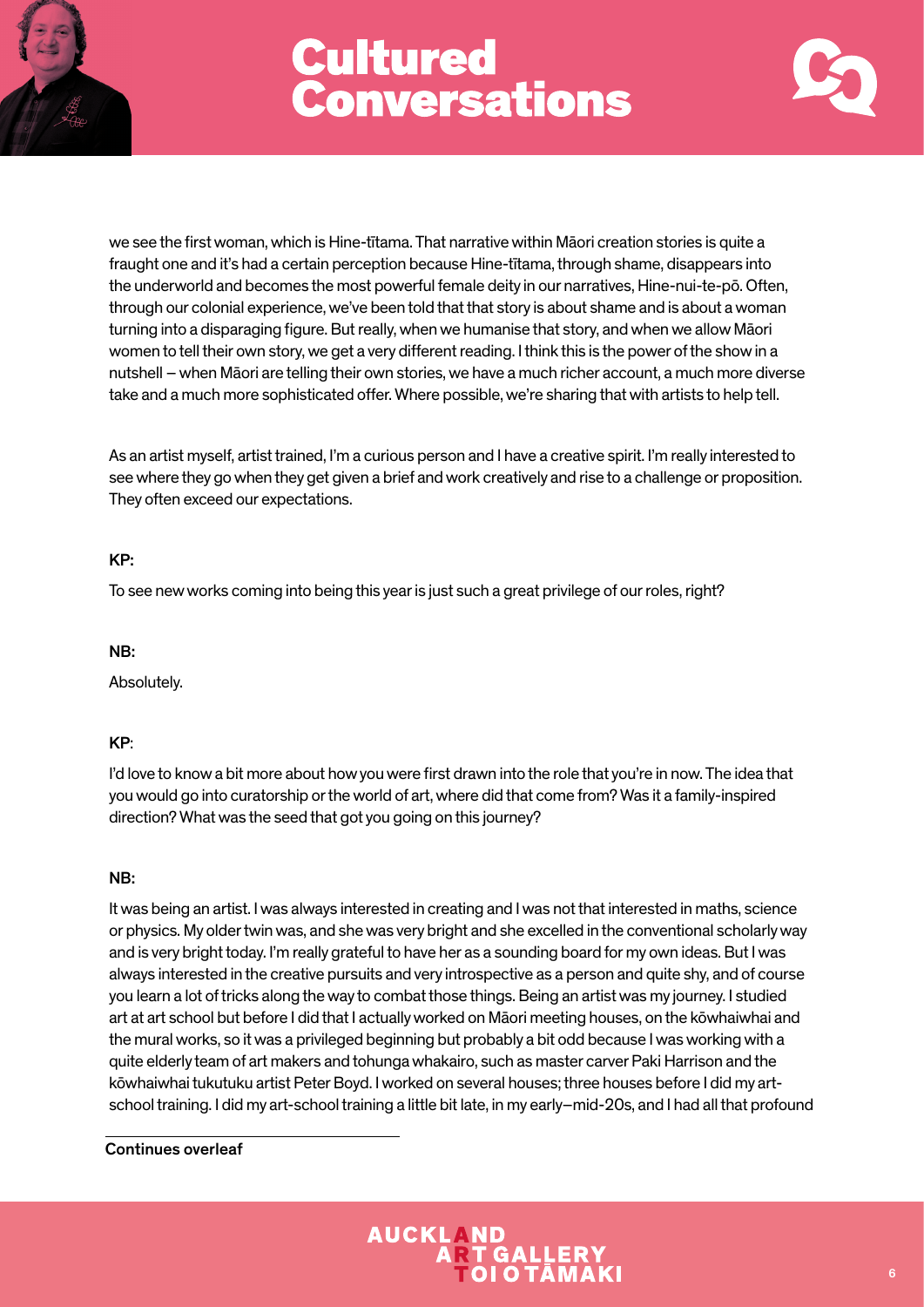



knowledge of customary Māori art. I was trying to find a home for it in my contemporary practice – really what I was doing was just reconciling two different modes of knowledge. They coalesce and sit side by side now, but there was a period there when a lot of that was about growing it and learning it and figuring out my own feet, in terms of my own voice as an artist. I did my Master's at Elam and around that time I was really interested in the way in which curators were curating; the decisions that curators made around artworks and the messages they wanted to present, and of course we all have different ideas – 'I'd do this differently, I'd think about that.' And so I decided out of frustration that I would go and curate a small community art Gallery show in my suburb of Manurewa, where I lived at the time; just trial a few ideas and see what the big mystery was, not having done formal curator training myself or art history, for that matter.

I realised it was a powerful role but it was one that I excelled at and was quite interested in, and ultimately was a role where you were facilitating relationships with people and that hasn't changed today. From those early beginnings of curating small community Gallery shows and then getting more ambitious and more confident and learning the craft and how to get the best project up and running, I just refined it over the years. There are a lot of young curators today who ask me, 'How did you do it?' or 'How do I get that iob?' or 'How do I do this?' It's not a glamorous answer; it's really that you need to go and shape some ideas in a small Gallery space, where the stakes aren't high but in which you can do a lot of learning and shaping of your your thinking. Of course, they don't want to hear that! They want the internship or they want the fabulous role, and it's just not built that way.

## KP:

And maybe it's not there, either. You shared with me the responsibility that you carry in Aotearoa, because there are only two positions for Māori curators in public institutions in New Zealand. As an Australian coming to New Zealand, I find that quite extraordinary because it's clear to me that Māori contemporary art is the most significant cultural offer that New Zealand has brought to the world. It really is extraordinary the way in which Māori artists have penetrated the international contemporary art world abroad, and also the significance of their practice to Māori art throughout the last 70 years; but also Pākehā artists, who have been hugely informed by Māori artists from the 1950s until now. Are there enough opportunities here? It seems like maybe there's work to do.

## NB:

Definitely, I agree. There are only two roles where Māori curators specifically dealing with contemporary Māori art are sanctioned and mandated through institutions. Ours is one, at the Auckland Art Gallery, and the other is at Te Papa. When we think about the implications of what those represent or the scarcity

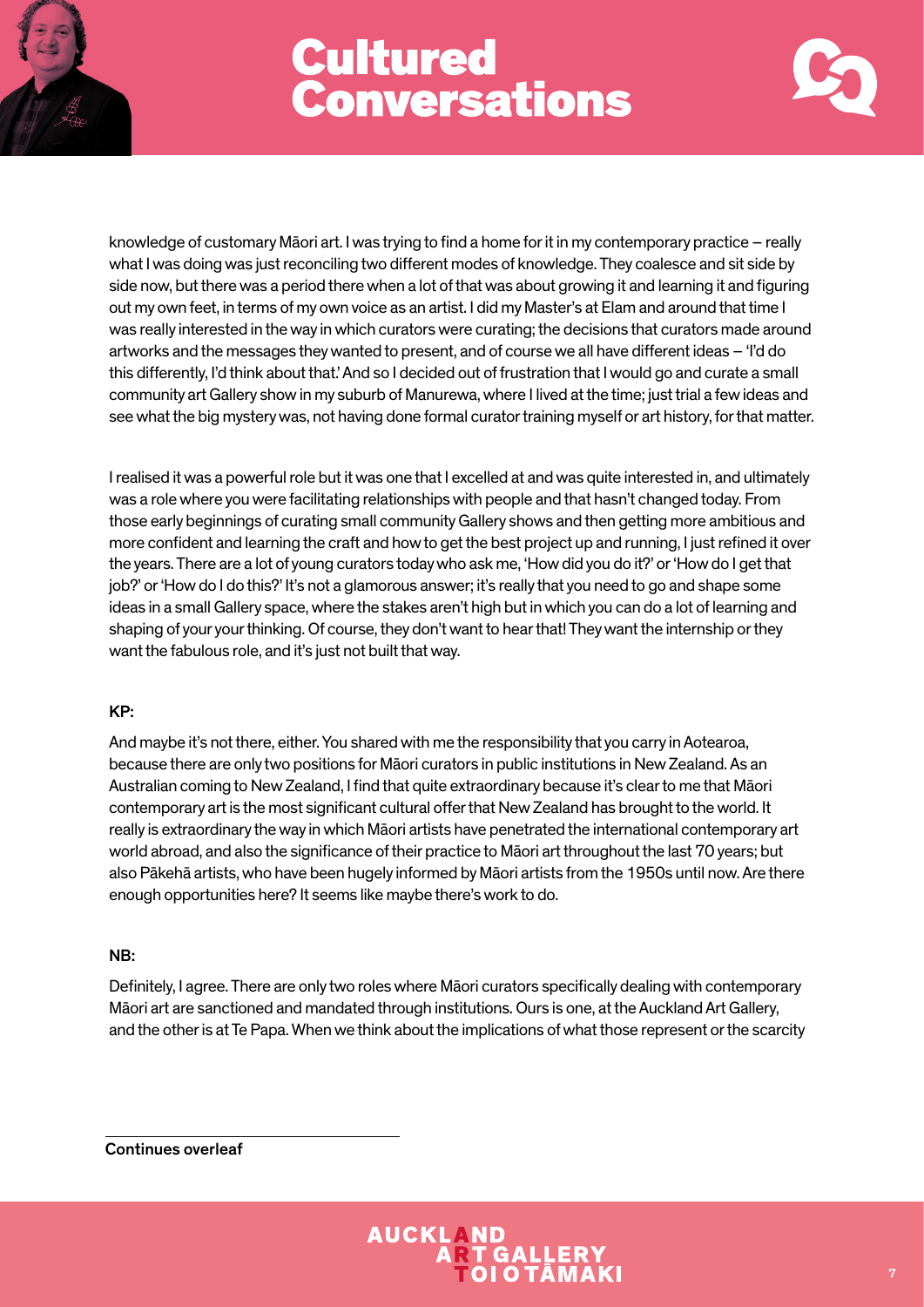



of those roles and what they represent, they have huge impact on our collection practices. From a pragmatic point of view, there's only these two experts voices, if you like, in these institutions helping shape their collections, which is great, but what about all those other institutions and their collections? The collection practices of other institutions can be quite ad hoc; the contemporary Māori art story and the shaping of it. So there's that practical end, but there's also the logistics of being one of only two. Let's just say that we are each other's right-hand man, person, colleague, because we understand what each other's going through, in terms of trying to achieve challenges and outcomes in our institutions. And more broadly, you become a spokesperson and a kaitiaki or a guardian for the art form beyond the building. Those are really important roles and important spaces to occupy. There's a lot of diplomacy involved in that but there's also a lot of informed decision making that needs to be carried out – sometimes it falls within the institution and sometimes it falls within the sector that you work in. The best thing that we can do as Māori curators is not be daunted by the four walls of your building but to see them as just one aspect of what you offer Māori arts and culture, and to realise that we need to support one another and we need to see more of these roles. We have seen in the last 20 years more Māori interested in curatorship across the board, and they may sit in general roles in different institutions, but when we look at specific roles, to think that in the last 20 years there's only still two, it's pretty dire.

## KP:

It's a really important conversation to be having and it's because of the exhibition that we're having these conversations, isn't it? It's an opportunity to not only talk about artist practice but to talk about the role of public policy, public governance and cultural institutions here, and how they might change and continue the commitment to the Treaty of Waitangi, ultimately.

In finishing, I wonder if you might talk a little bit about what you hope a visitor to *Toi Tū Toi Ora* might come away with at the end of that engagement.

## NB:

Pride. There are so many different things that audiences will get, but I hope for a Māori audience that they come away from the show feeling proud, represented, acknowledged within the sphere of New Zealand art, but also feeling inspired. This is how we choose the past we want, to move into it seeing things that move us and that shape our futures. For young aspiring artists or creatives or just Māori in general, if they can see themselves represented in the world around them and in the institutions that they are said to be part of, then that has such a profound effect on their future and how they see themselves. So there's that practical outcome. There's the outcome of repositioning contemporary Māori art as vital and important and crucial to the story of New Zealand art, and the show will do that; it'll do that in a range of different ways, both in our control and out of our control, and I find that fascinating and exciting. It'll do the simple thing of bringing the conversation back to the surface. What is contemporary Māori art?